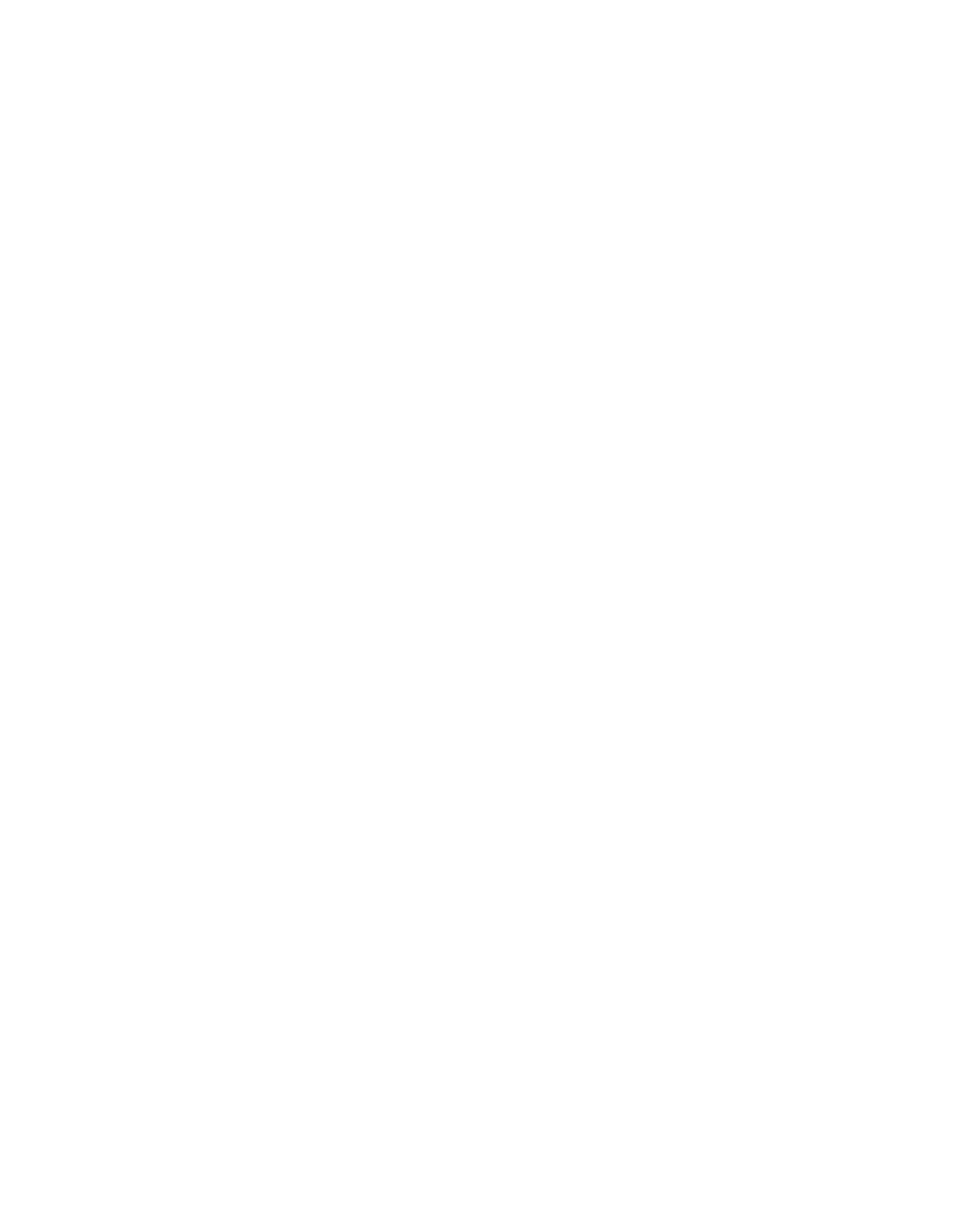<span id="page-2-0"></span>

# **i. Abstract**

A well inventory program was conducted by the East Interlake Conservation District for the 05OJ watershed from May to August of 2008. Staff members went door to door collecting water samples from active water wells to test for nitrate and bacteria concentrations. Additional well information such as well depth, size and type was collected in conjunction with the water samples to allow staff at the Province of Manitoba to update provincial well records. Results of this comprehensive well survey showed that approximately 1 in 4 wells sampled failed to meet basic Canadian Drinking Water Quality Guidelines. In total, 524 wells were sampled for bacteria (total coliforms and *E. coli*) and nitrate levels and 134 failed (25.6%). The location of wells that failed due to nitrates appears to correlate to areas of shallow overburden thickness. However, it is beyond the scope of the EICD project to confirm this correlation.

In general, public participation in this project was very high with a 96.3% uptake. It is felt that the participation was at this level due to public awareness of potential health problems associated with poor water quality. The information collected in this survey will be used to focus programming and the development of an Integrated Watershed Management Plan within the Netley-Grassmere (05OJ) watershed. It is recommended that this type of program continue through future partnerships with Manitoba Water Stewardship – Groundwater and Office of Drinking Water sections – and the East Interlake Conservation District.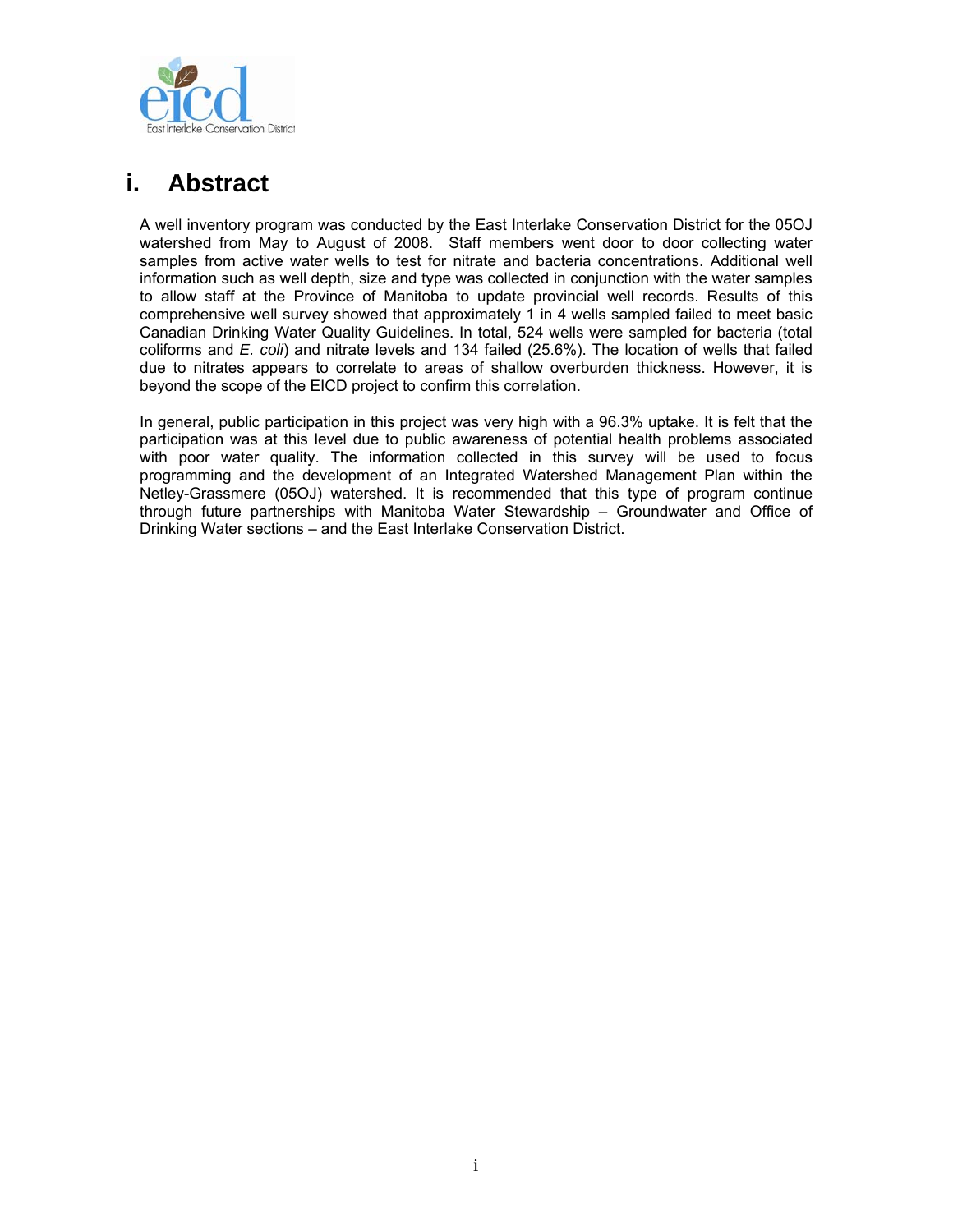

#### **TABLE OF CONTENTS**

|           | <b>A.</b>   |  |  |  |
|-----------|-------------|--|--|--|
| <b>B.</b> |             |  |  |  |
|           | $C_{\cdot}$ |  |  |  |
|           |             |  |  |  |
|           |             |  |  |  |
|           |             |  |  |  |
|           |             |  |  |  |
|           |             |  |  |  |

#### **LIST OF FIGURES**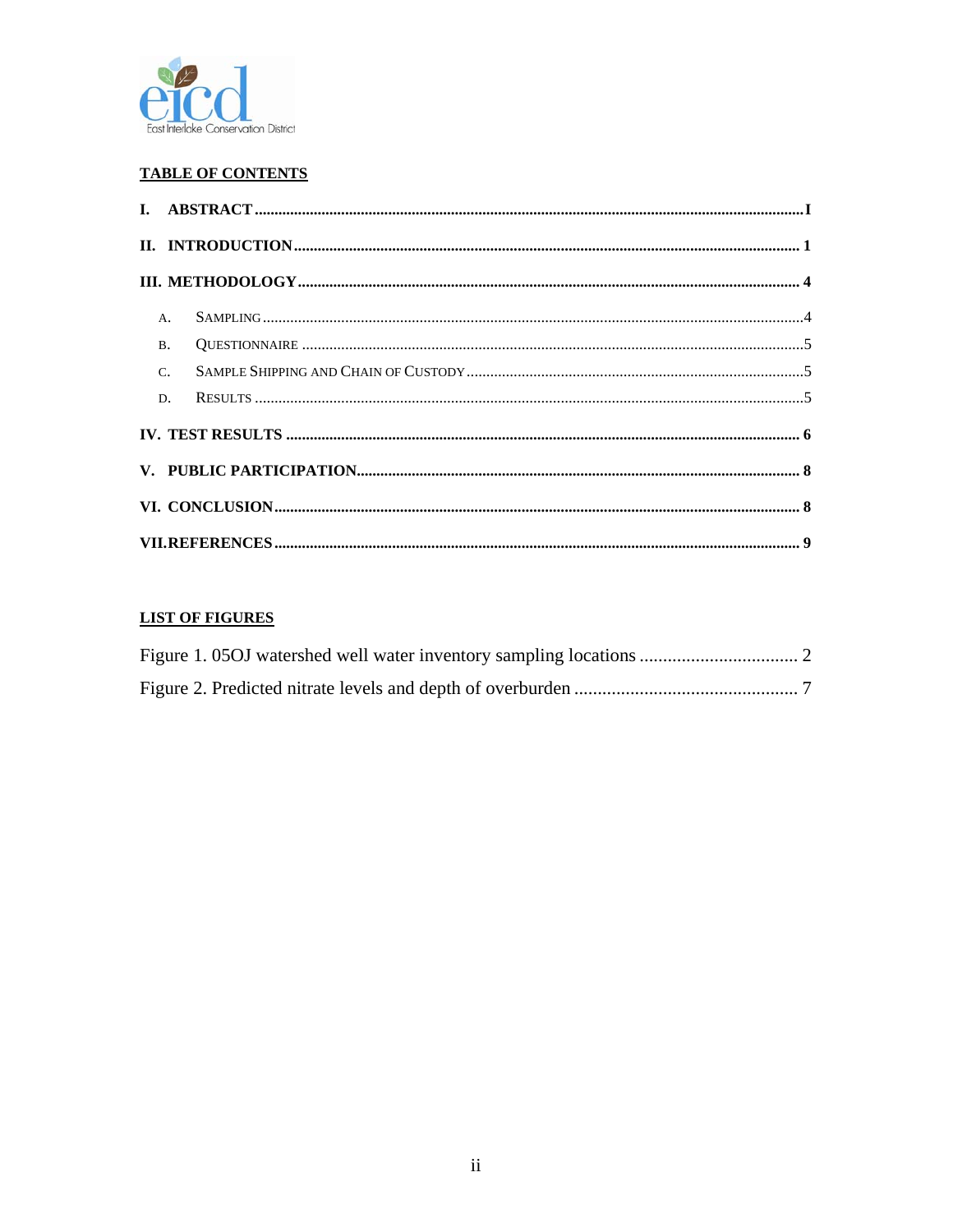<span id="page-4-0"></span>

# **ii. INTRODUCTION**

The East Interlake Conservation District (EICD) was formed in August 2005 and became the seventeenth conservation district in Manitoba. The purpose of the EICD is to address soil and water management issues using a cooperative, long-term, planned approach within defined watersheds.

The 050J watershed is one of four watersheds within the EICD boundaries. The 050J watershed, located along the west side of the south basin of Lake Winnipeg and the north western part of the Red River, is the most southern sub-watershed in the EICD district (Figure 1). The 050J watershed contains the rural municipalities of Armstrong, Rockwood, St. Andrews, West St. Paul, Rosser, and Woodlands. Rural communities include, Winnipeg Beach, Inwood, Teulon, Stonewall, Selkirk, Stony Mountain, Dunnottar and Clandeboye.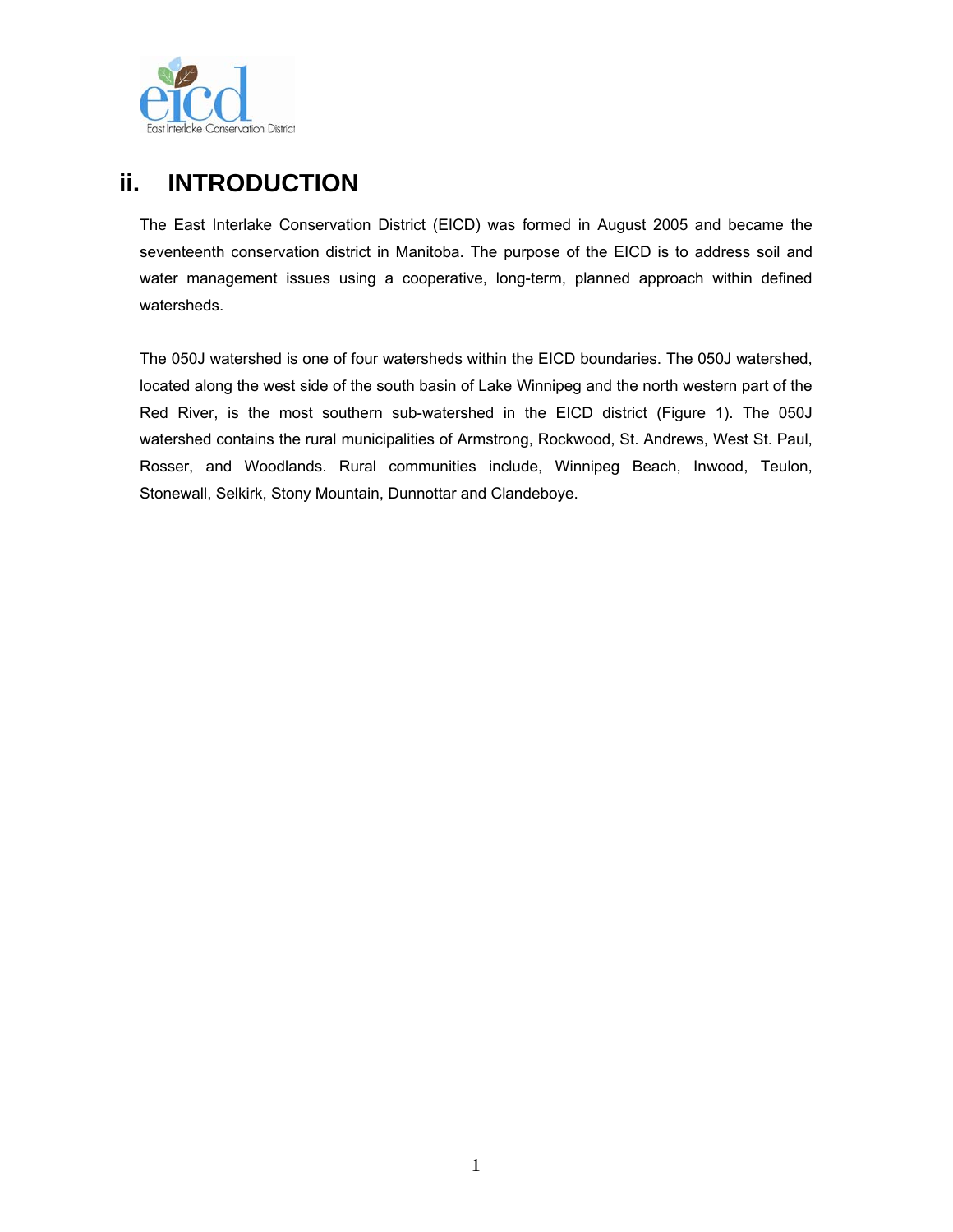<span id="page-5-0"></span>



**Figure 1. 05OJ watershed well water inventory sampling locations**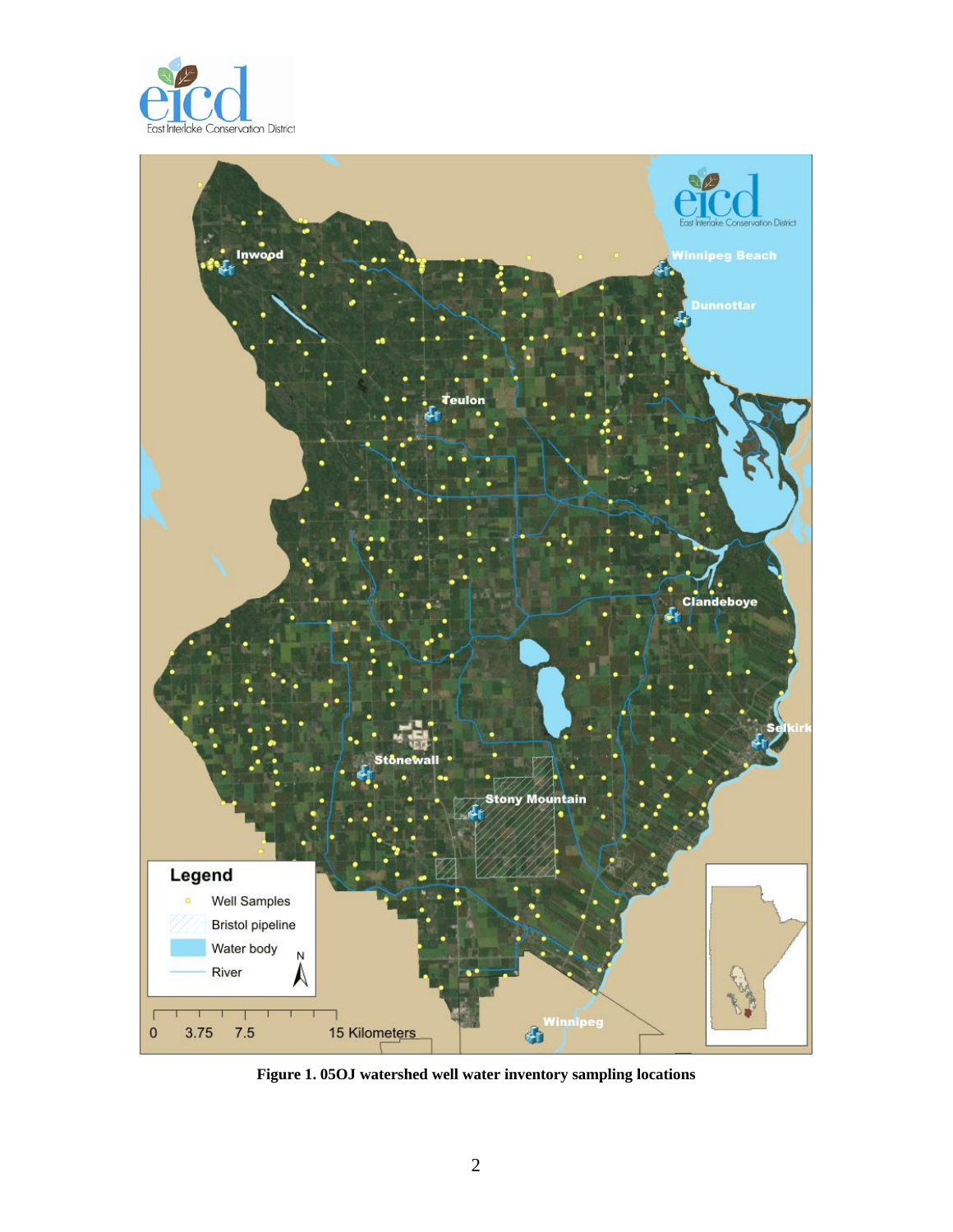

To continue with the groundwater protection priorities established by the EICD, the well water inventory program was continued in the summer of 2008 encompassing the 050J watershed. The Government of Manitoba, namely Groundwater Management Section and the Office of Drinking Water of Manitoba Water Stewardship, assisted the EICD throughout the project. In Total 524 private rural wells were sampled from May 21 to August 14 of 2008 (Figure 1).

The well water inventory consisted of the collection of active, private, well water samples. All samples were analyzed by ALS Laboratory Group in Winnipeg, Manitoba for *E. coli* and total coliform bacteria and nitrate concentration. The well samples were also analyzed for conductivity and temperature via *in-situ* water analyses. Information about each well was collected from the well owner and recorded through the use of a standardized questionnaire.

A cooperative partnership between Manitoba Water Stewardship and the EICD was developed as a means to engage the public through the education of well owners in preventative and corrective measures for well maintenance; to provide a service to landowners by giving them free access to bacteria and nitrate analyses for their well; and to develop public awareness on how residents can participate with the EICD and governmental agencies to secure their water quality and quantity.

For Manitoba Water Stewardship and the EICD, this program acts to identify "hot spots" of well water contamination within the 05OJ watershed, this information can then be used to assist in program development and watershed management planning; to collect information on the number and location of private water wells in the 05OJ watershed; to improve and supplement the Province of Manitoba's water well database and provide a benchmark of groundwater data from which to gauge any watershed improvement. Successful implementation of this program and the use of data it provides can potentially identify any activities or conditions which may lead to bacterial and/or nitrate contamination of private water wells and prevent contamination of the groundwater aquifer as a whole.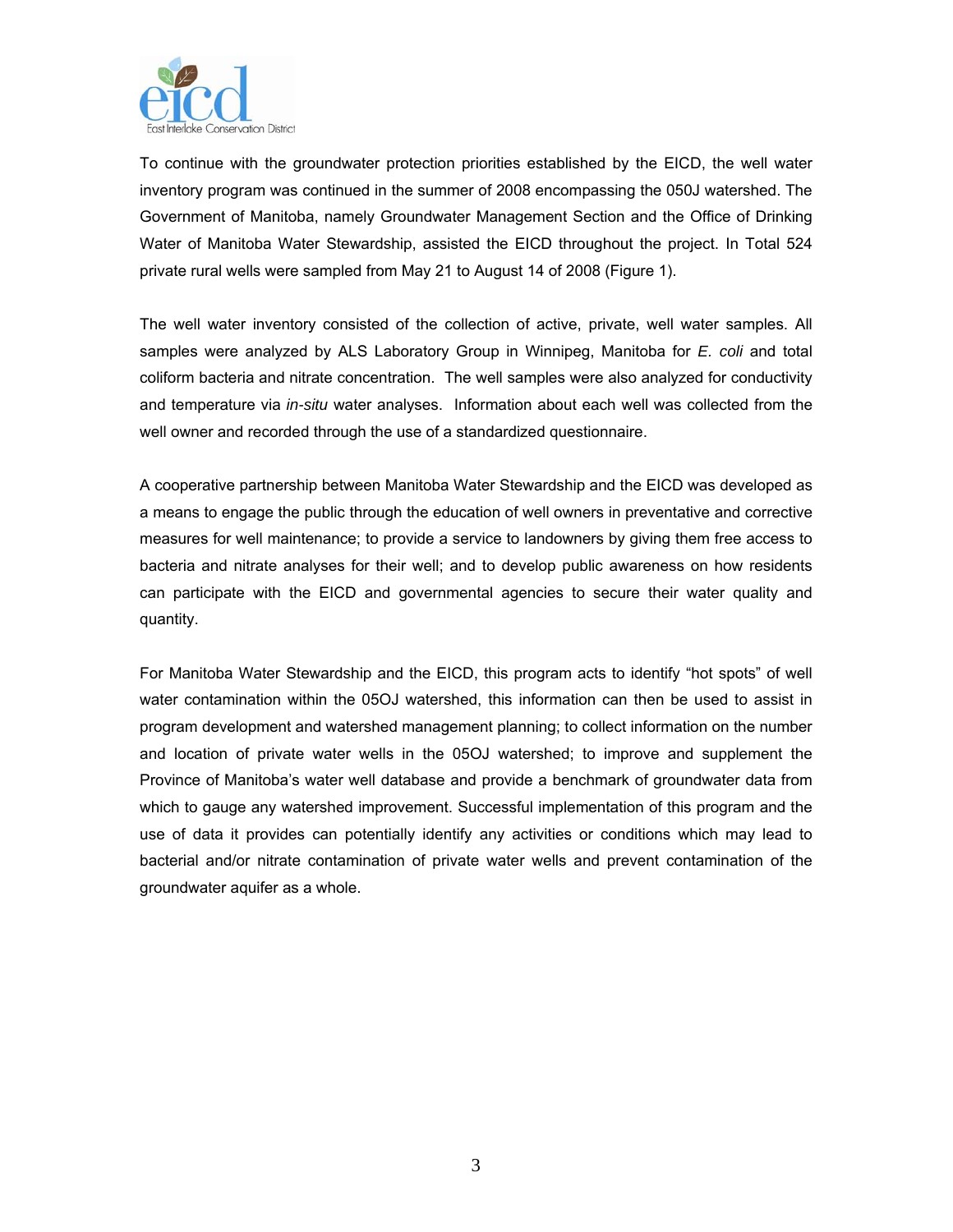<span id="page-7-0"></span>

# **iii. METHODOLOGY**

#### *a. Sampling*

All well water sampling locations were within or near the 05OJ watershed (Figure 1). The goal of the project was to capture a representative assessment of the groundwater quality in the watershed, therefore sample locations were selected based on landowner availability and with a goal of obtaining approximately two samples for every four square miles. Samples were collected from active wells on private property only and were not collected from crown lands (i.e. wildlife management areas, provincial parks). Participation by the well owner was voluntary and confidential; as such, abandoned properties were not entered to test or locate potential wells.

Areas within the 05OJ that are supplied by a municipal water source or within a major town were not sampled, these areas included the towns of Teulon, Winnipeg Beach, Clandeboye, Stonewall, and Stony Mountain, the City of Selkirk and the rural area near Stony Mountain supplied by the 'Bristol Pipeline' (Figure 1).

Well water samples were collected from taps which provided the most representative water conditions of the well. Consequently, taps connected to water treatment devices such as filtration systems or softeners were bypassed and any devices directly attached to taps, such as aerators, were removed. Prior to sampling, all taps were opened fully and allowed to run for a minimum of 5 minutes to allow for standing water to be removed from household pipes and pressure tanks, the tap or faucet was then disinfected using antibacterial wipes. Two samples were collected in sterilized containers provided by ALS Laboratory Group; one sample for bacteria and another for nitrates. Water samples were analyzed *in-situ* with a calibrated portable water quality metre for conductivity and temperature. $1$ 

Sample containers were labelled, using waterproof ink, with a sample identification number, the name of the well owner, and the sampling date. The sample containers were filled to the line indicated on the sampling container or filled to the adequate amount requested for analysis. Once filled and labelled, the sample containers were immediately placed in a chilled cooler.

<span id="page-7-1"></span> 1 Oakton Con11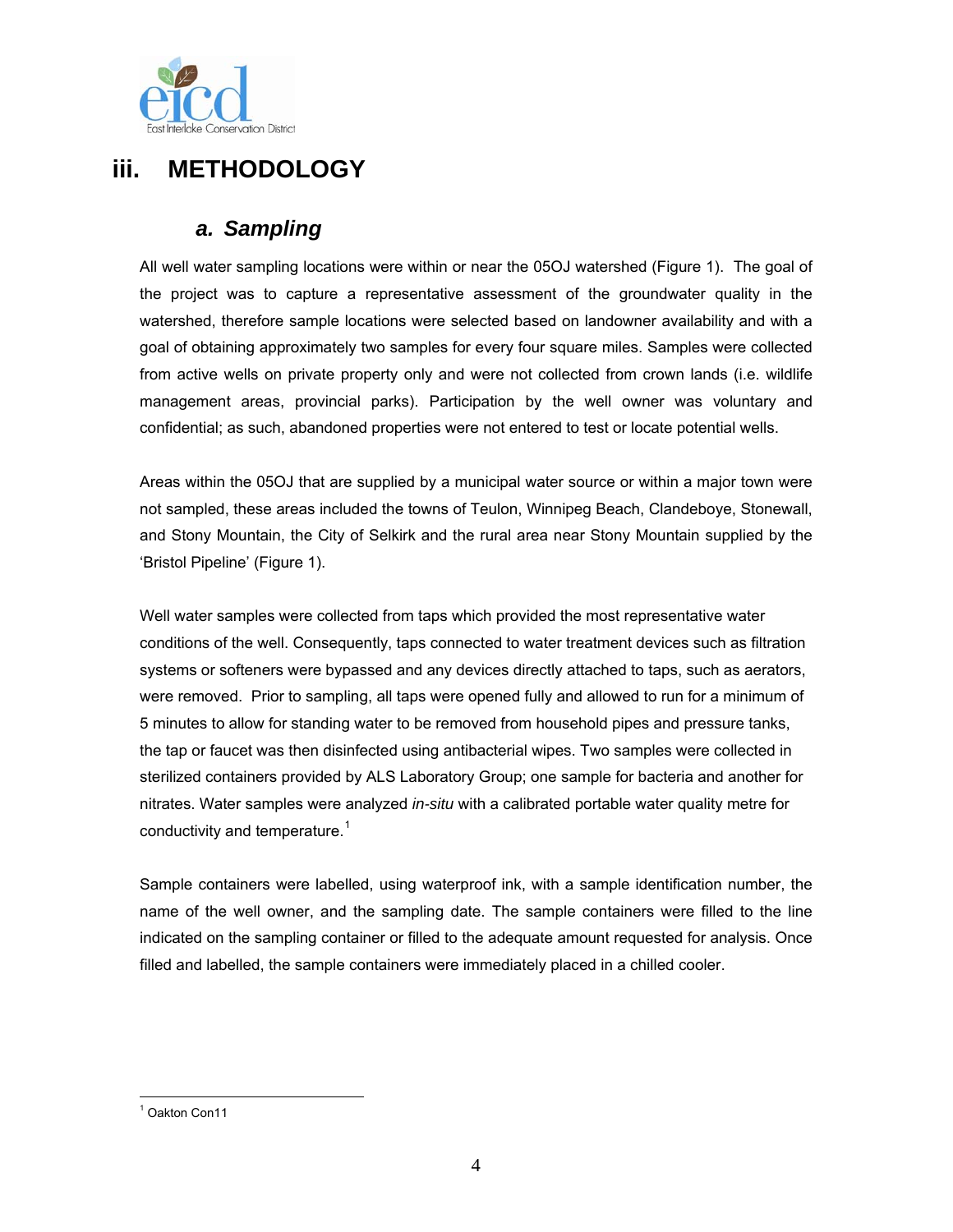<span id="page-8-0"></span>

## *b. Questionnaire*

Information about the well owner, the property, the construction of the well, and the history of the well was requested from the well owner at the time of sampling and recorded on a standardized questionnaire. The information provided by the well owner was based on their current knowledge of their water well. This information was collected to allow Water Stewardship to update provincial records and to collect information that may indicate potential reasons for water well contamination.

### *c. Sample Shipping and Chain of Custody*

Prior to submitting sample containers to the laboratory, a chain of custody form (CoC) was used to create an accurate and verifiable record which would be used to trace the possession and handling of the samples from the moment of collection until receipt by the laboratory. The CoC included the name of the sample collector, the time the sample was collected, the mailing address of the well owner, the sample matrix, and the type of analysis requested. The CoC was signed and dated by the person shipping the sample containers and packed with the corresponding samples. Prior to shipping the samples, the questionnaire information was compared to respective sample containers to ensure the accuracy of the legal land location, the sample identification number, and the correct spelling of the name of the well owner.

Once all sample containers were properly packaged in the cooler, ice or ice packs were added to the cooler to keep the samples at a temperature of approximately  $4^{\circ}$ C. The cooler was then sealed securely with tape to prevent the lid from opening. Samples were shipped via bus to Winnipeg and received the following day by ALS Laboratory Group–all within 24 hours of taking the sample from the well owner.

#### *d. Results*

Each homeowner received the results from ALS laboratories either via e-mail or post. As per the Drinking Water Safety Act, ALS Laboratories contacted the homeowner if the results were found to not meet Canadian Drinking Water Guidelines. EICD received the results from ALS laboratories via e-mail. All data was compiled in a Microsoft Office Access database which was shared with Water Stewardship.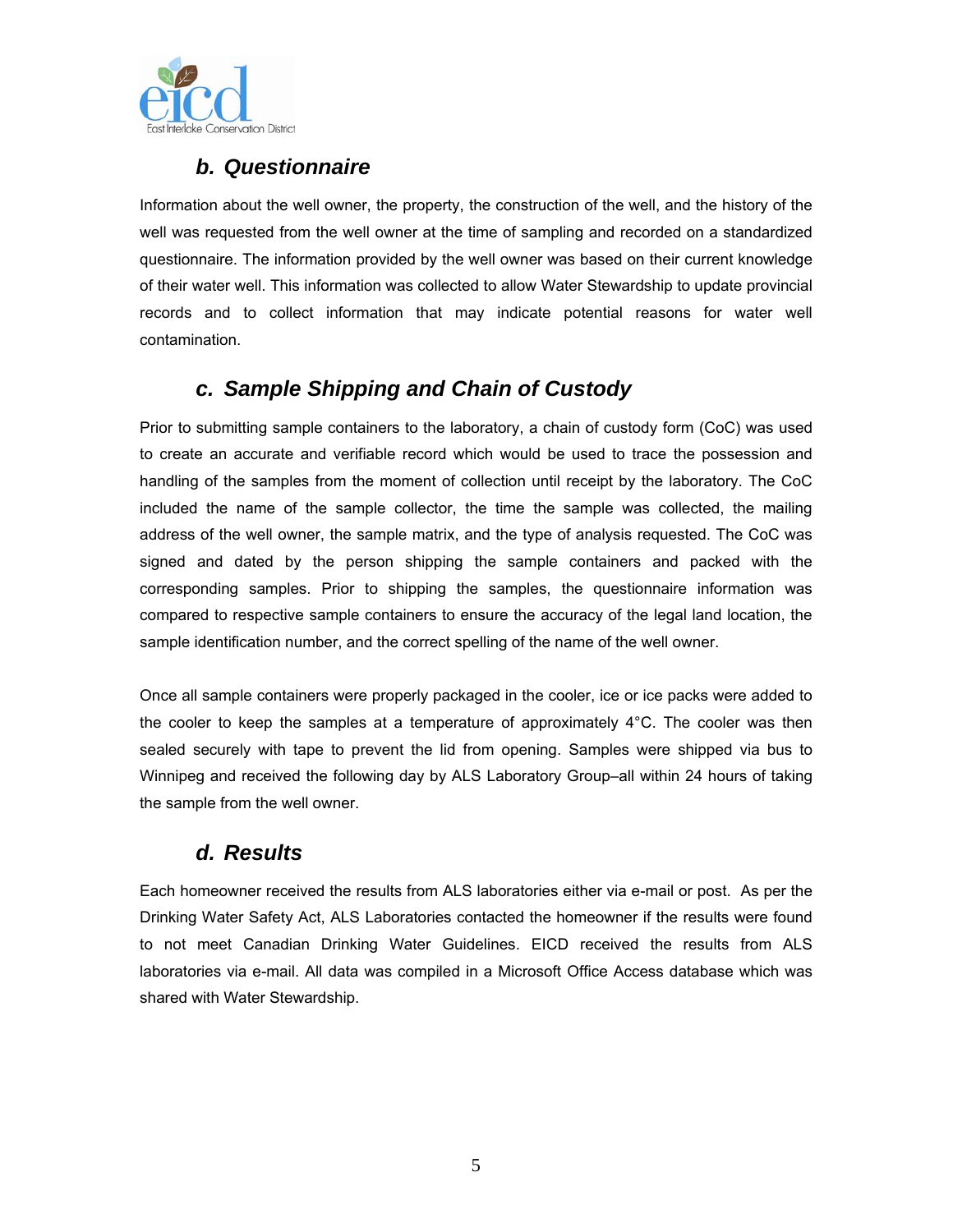<span id="page-9-0"></span>

# **iv. TEST RESULTS**

Of the 524 wells that were sampled for bacteria and nitrate levels, 25.6% (134) of the well water samples exceeded Canadian Drinking Water Guidelines (CDWG) for bacteria and/or nitrate. Of the 25.6% of the wells that failed 52.2% (70) failed due to total coliform counts, 7.5% (10) failed for both *E. coli* and total coliform, 24.6% (33) failed due to nitrate concentrations, 14.2% (19) failed for both nitrate and total coliform, and 1.5% (2) failed for all three parameters (total coliform, *E. coli* and nitrate).

To eliminate any sampling bias due to some targeting of areas that initially showed higher susceptibility to nitrate or bacteria contamination, a subset of the data was created from randomly selecting two points (i.e. sampled wells) within a 2 x 2 mile grid. This resulted in a subset of 362 wells that should be indicative of aquifer quality. Of the randomly selected wells 24% (87) exceeded Canadian Drinking Water Guidelines. Of the total wells that failed, 52.9% (46) failed due to total coliform counts exceeding CDWG, 10.3% (9) failed because both *E. coli* and total coliform counts exceeded CWDG, 22.9% (20) failed due to nitrate levels exceeding CWDG, 12.6% (11) failed CDWG for both nitrate and total coliform, 1.2% (1) failed for all three parameters.

It was observed that of the 55 wells with nitrate concentrations above the Canadian Drinking Water Quality Guidelines for nitrate (≥10.00 mg/L), 81.8% (43) were in parts of the watershed with less than 10 meters of soil overburden. These areas are vulnerable to groundwater contamination due to the speed at which nitrates from anthropogenic sources can reach the aquifer (i.e., application of inorganic fertilizer, land application or storage of manure, and confined livestock pens). $2$ 

A map was created through the use of inverse distance weighting (IDW) techniques that extrapolate possible nitrate levels between known points using 75% of the nitrate results; the remaining 25% was used to test the interpellation. Although the resultant map was not found to be statistically correct in its prediction of nitrate levels, it does generally show potential areas of nitrate contamination or 'hot-spots'. The locations of the potential 'hot-spots' appeared to correlate with the areas of shallow overburden but verification of this is beyond the scope of this project (Figure 2).

<span id="page-9-1"></span> $\frac{1}{2}$ Betcher, p. 6.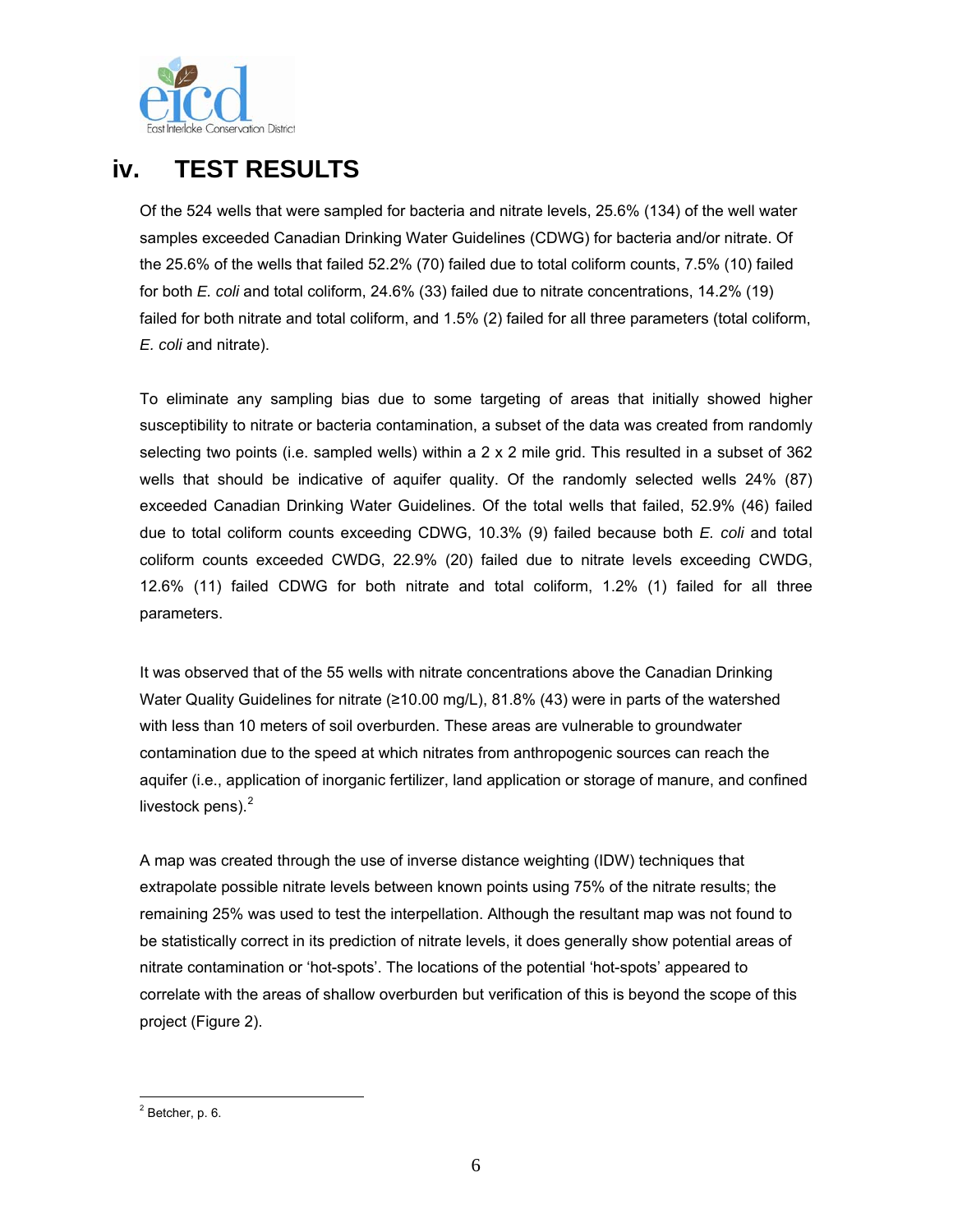<span id="page-10-0"></span>



**Figure 2. Predicted nitrate levels and depth of overburden**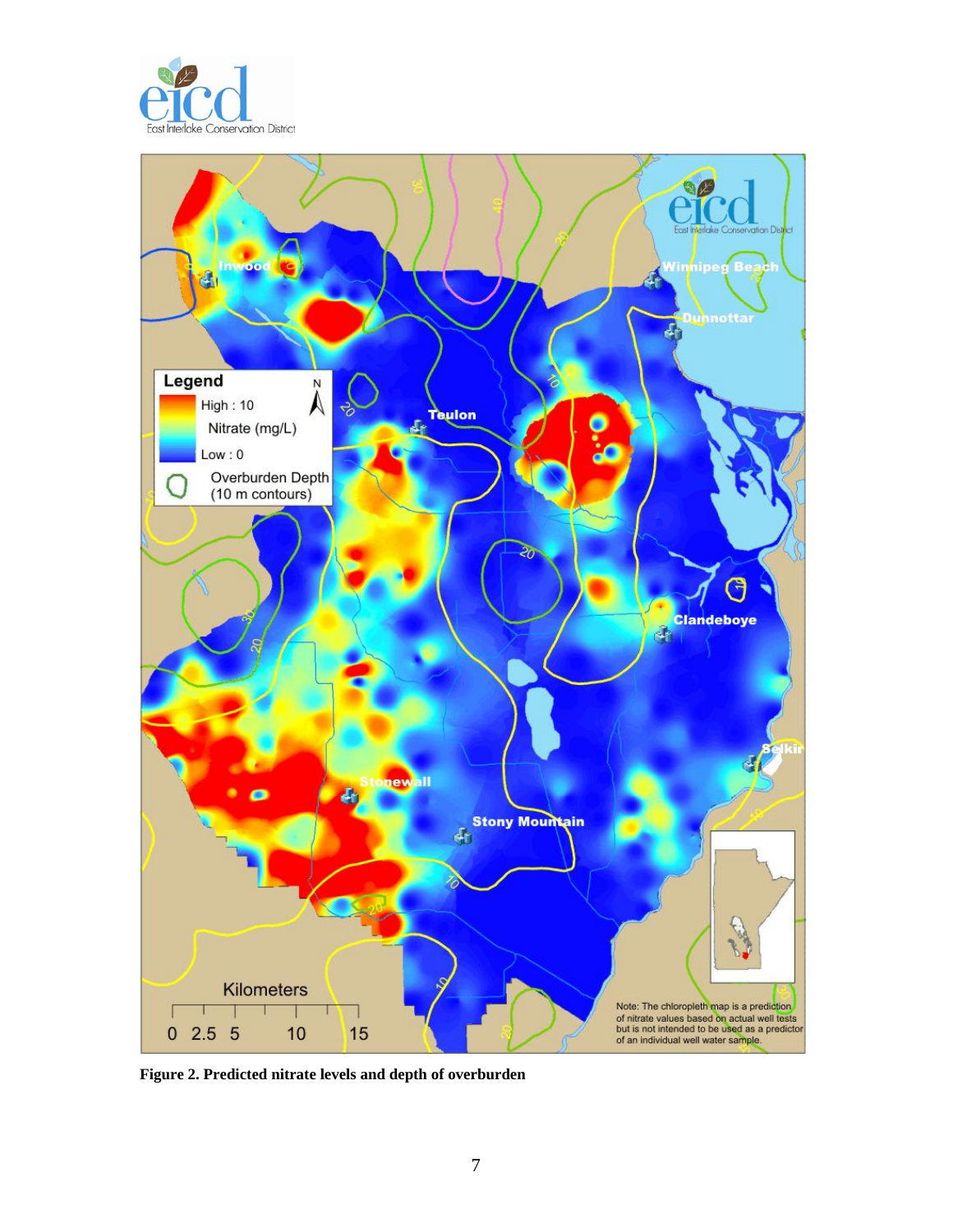<span id="page-11-0"></span>

# **v. PUBLIC PARTICIPATION**

Public participation was well received; out of 544 homeowners approached only 20 homeowners were not interested in participating in the program. One of the major concerns about the program came from residents within the R.M. of St. Andrews, the R.M. of West St. Paul. The well owners in these areas were concerned that the information gathered would be used to implement a new drinking water pipeline that would result in additional costs to the taxpayer or home-owner.

Other public concerns mentioned were the Stonewall quarry mine and its potential impact on the water table, the contaminated ground water site by Bristol Aerospace, and surface and ground water quality near hog plants.

Approximately 470 pamphlets were left at homes where no personal contact was made. Of those 470 homes, approximately 25 homeowners contacted the EICD office to request sampling of their well.

# **vi. CONCLUSION**

Prior to implementation of this program, detailed information regarding the health of the aquifer directly under watershed 05OJ was not available. A key finding as a result of this program was that 1 in 4 rural water wells failed to meet basic Canadian Drinking Water Quality guidelines. This has highlighted the need to increase programming targeted at rural audiences regarding proper maintenance and well installation. This program acted as an initial education campaign and hopefully raised the public's awareness of drinking water quality in watershed 05OJ.

The data gathered through the partnership between the EICD and Water Stewardship will be crucial to the successful development of a watershed management plan for the region. It is recommended that a continued partnership exist in the future to allow the two remaining watersheds, 05SB and 05SD, to be surveyed in 2009 and 2010 respectively.